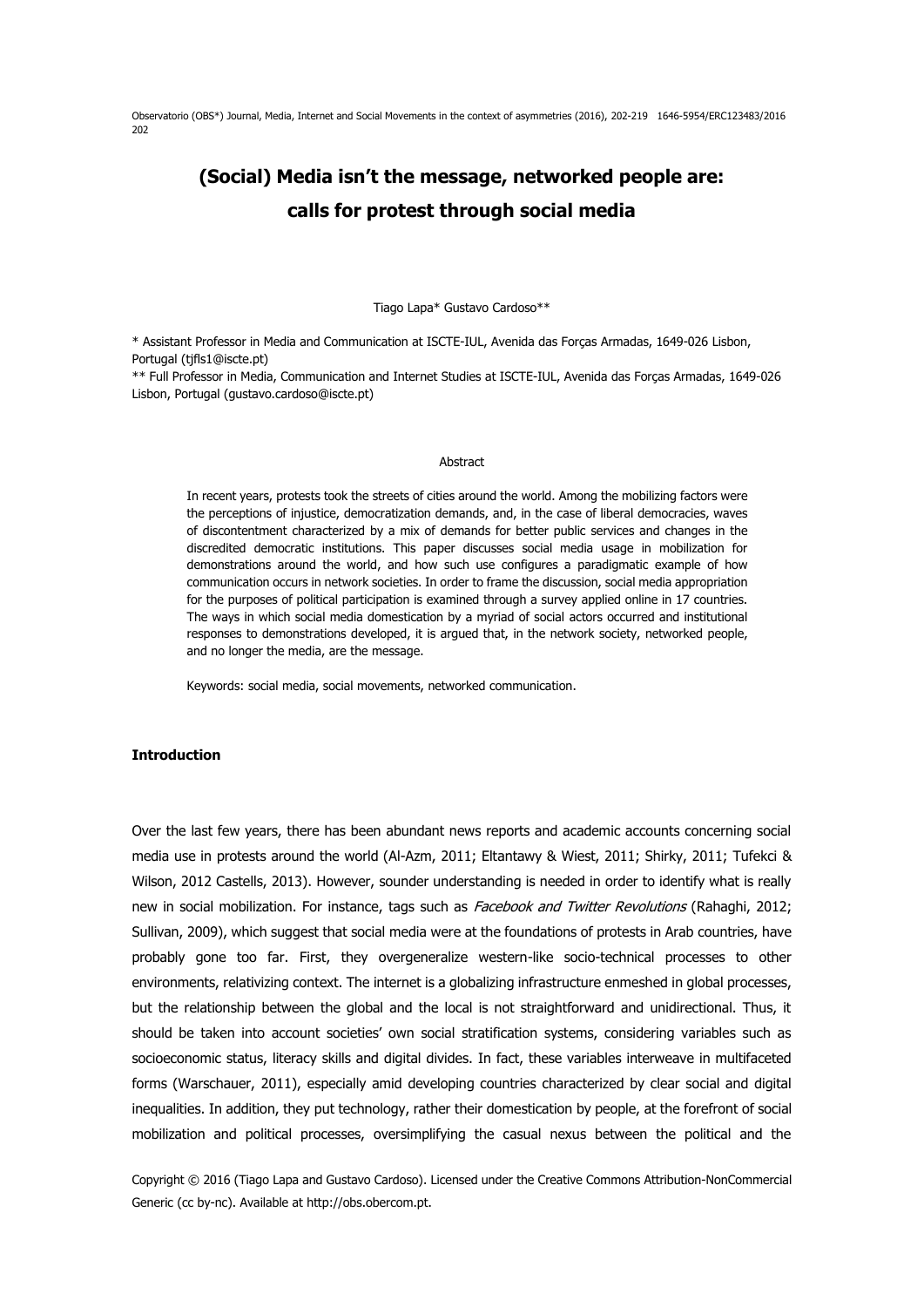technological. And probably obscure the concrete reasons behind protests by not fully taking into consideration the importance of the "shared" perception of injustice in protest dynamics. This merely reflects an up-to-date McLuhanian notion that the "medium is the message", rather than a focus on content and their producers or prosumers, and the networking of people. So, instead of keeping McLuhan's (1997) catchphrase, it can be sustained that "people are the message" given that social media places communication power in people's hands and not only on the available media or given message.

Yet, it would similarly be an analytical oversimplification to consider social media as mere digital tools, and disqualified them as factors that can introduce change (MacKenzie & Wajcman, 1999) in political processes, values, beliefs, actions and on our own awareness as autonomous subjects – that is, how people think of themselves, their relation to the world and the capability to autonomously drive, in a somewhat Kantian sense, the course of their lives towards the achievement of particular aims. The diffusion of information and communication technologies (ICT) formed the material foundations for the rise of the network society (Castells, 2000), but beyond representations of Internet's role in the diverse layers of social and institutional life, there is an interrogation to be addressed: has the dissemination of social media altered ways of thinking and acting in the network society? If both social media and people coproduce each other, then, arguably a Manichean view of who or what is the message - media or people – is unhelpful. Rather, as also suggested by Bennett and Segerberg (2012), the message lies in the relationship between people and technology (and the organizational structures it allows), in the ways social media tools enhance and alter the strengthening of social ties and bring forth connective types of action that bring people, their views and praxis together. In this sense, it will be argued that social media brought novel ways to exert autonomous action, leading to the notion that networked people are, in fact, the message. In order to foster these arguments, practices of political participation and autonomy mediated by the use of social media will be contextualize.

These considerations lead to the question of whether *newness* can be attributed to social mobilization practices supported by information and communication technologies (ICT) use. To tackle this issue, some start with the assumptions that a crucial difficulty challenging Western-like liberal democracies is the deterioration of citizens' civic and political engagement (Putnam, 2000; Hibbing & Theiss-Morse, 2002; Wattenberg, 2002) and that the failed strategic communication by politicians and political institutions has left citizens in the cold regarding their perception that they can have an effective political participation (e.g. Dahlgren, 2009). This analytical approach entails the analysis of how new media can *enhance* traditional and institutionalized engagement patterns (Chadwick & Howard, 2008), among other key indicators of what is perceived as a vigorous democracy (Barber, 1984; Putnam, 2000). Yet, the above assumptions can be challenged by the claim that what is happening is not lesser participation per se, but changes in participatory patterns (Juris & Pleyers, 2009) and citizens' liaisons with traditional political institutions that previous research has misinterpreted by directing the analytical focus on basically one dimension of political action (Stolle & Hooghe, 2005; Dalton, 2008). Thus, an alternative approach acknowledges not only the multidimensionality of the construct "participation" by differentiating a set of participatory patterns (Zúñiga, Jung & Valenzuela, 2012) but also a possible shift in civic and political cultures.

This entails analyzing how new media reflects such shift and *alters* participatory forms and even facilitates or supports new ones (Vissers & Stolle, 2013; Castells, 2012; Poell, 2013; Rahaghi, 2012; Bennett & Segerberg, 2011, 2012). In this context, Bennett and Segerberg (2012) make the distinction between collective action, associated with high levels of organizational resources and the formation of collective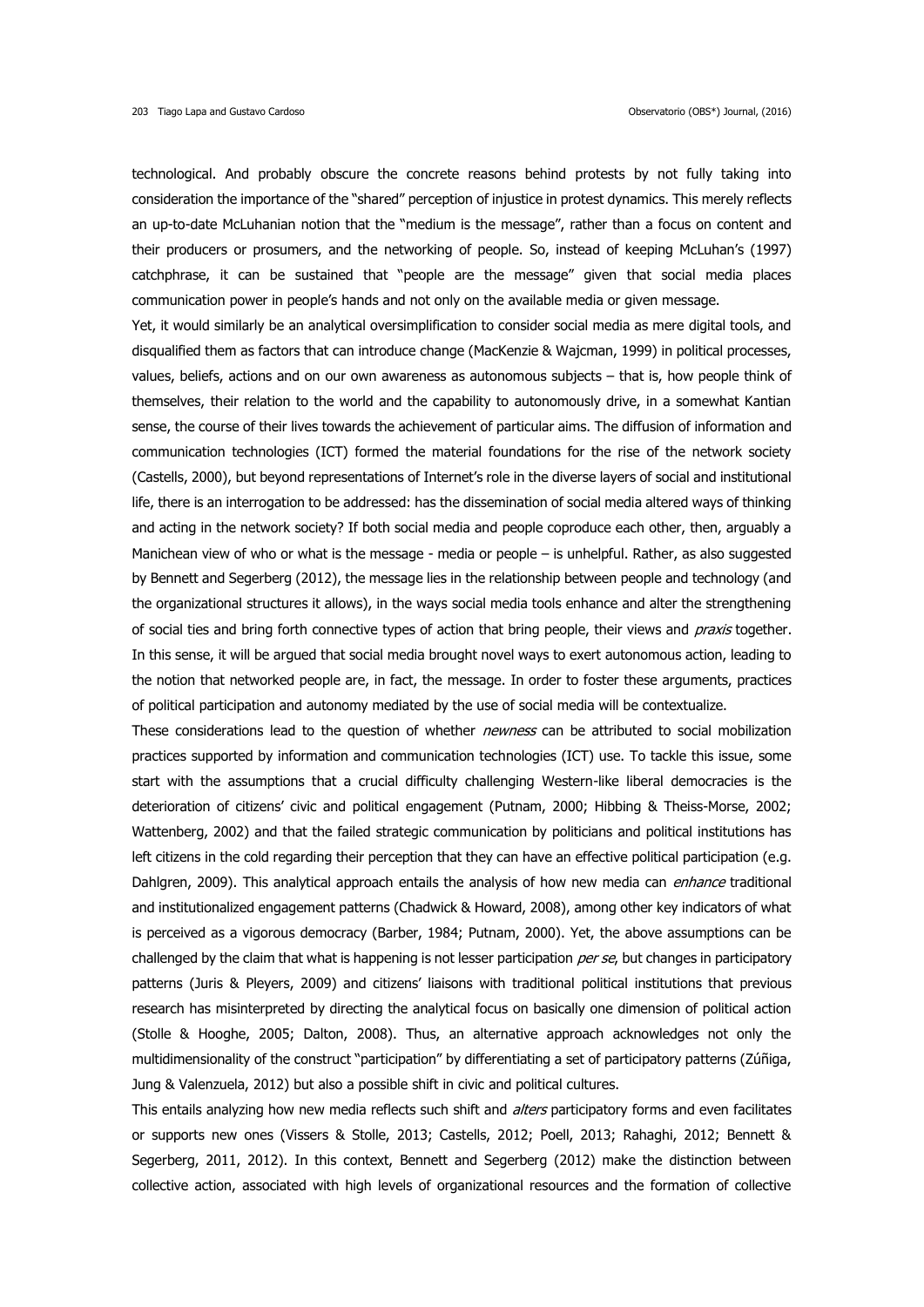1

identities, and connective action based on personalized content sharing across media networks that fosters changes in action dynamics. In turn, one may link this logic of connective action with nascent forms of social agency, specially of 'alter-globalization activists' (Pleyers, 2013), that is, those who contest neoliberal globalization and propose alternative policies through horizontal and participatory organization models and an emerging global public space. From here a further interrogation emerges: how can the concept of social mobilization be defined and characterized in an age where social media usage<sup>1</sup> has become pervasive in the social and political lives of many users around the globe.

## **The newness of social media in possibilities of autonomization and social mobilization**

Some key characteristics of social network sites (SNS) comprise: the mediation of sociability through networks' morphology, the articulation of pre-existing offline contacts with online connections (Vissers & Stolle, 2013), and the possibility of networking, understood as a process. Therefore, to be connected in a network is a type of *action*, that is, as hinted by boyd & Ellison (2007: 211), it presupposes agency, directed for the managing of social liaisons for extended periods of time, the expansion of social interactions and people involved in those interactions. However, the implications of boyd & Ellison's definition of SNS can be extended, by claiming that social media changed not only the number of sustainable connections with others, but brought likewise the perception that is feasible to relate with large numbers of people. Thus, expectedly, in line with Bennett and Segerberg's (2012) notion of connective action, that perception has consequences in the construction of social reality, either mediated or not, of shared meanings and attitudes, and in individual and collective practices. Furthermore, it can be argued that it forms the social cement of current social movements, allowing goals to be shared by "asserting the importance of social agency in the face of global challenges and against the neoliberal ideology" (Pleyers, 2010: 11).

Socializing through social media constitutes a relatively new practice that can influence the representations of society itself and how social relations are constructed, interrupted, promoted and socially adopted for individual or collective autonomy. Following Kant, society can be viewed as constituted by autonomous, selfpossessed individuals, that have the inalienable right to pursue happiness in their own way, where each

 $1$  While new media and social media are intimately interconnected, they are not interchangeable terms (Pridmore, Falk & Sprenkels, 2013), since not all new media allows participatory practices. Levinson (2012) stresses the differences by claiming the necessity to distinguish the 'new' new media, a term that is arguably more interchangeable with the notion of social media. Social media differs from other media in many aspects such as interactivity, visibility, unfiltered peer to peer communication, participation, control and sociability (Pridmore, Falk & Sprenkels, 2013). In addition, social media can be differentiated from social network sites, following the conceptualization of the former as tools, and of the latter as, specifically, structured forms of engagement, as suggested by boyd & Ellison (2007). However, they can both be regarded as a subset of new media and of Internet itself. The Internet is not a mere information technology, since it is likewise a social technology that promotes both socialization and sociability (Sproull & Keisler, 1992). For the purposes of this paper the terms new media and social media are used, in general, interchangeably, notwithstanding the acknowledgement that to understand the forms of communication it is important to look at both the medium and the message.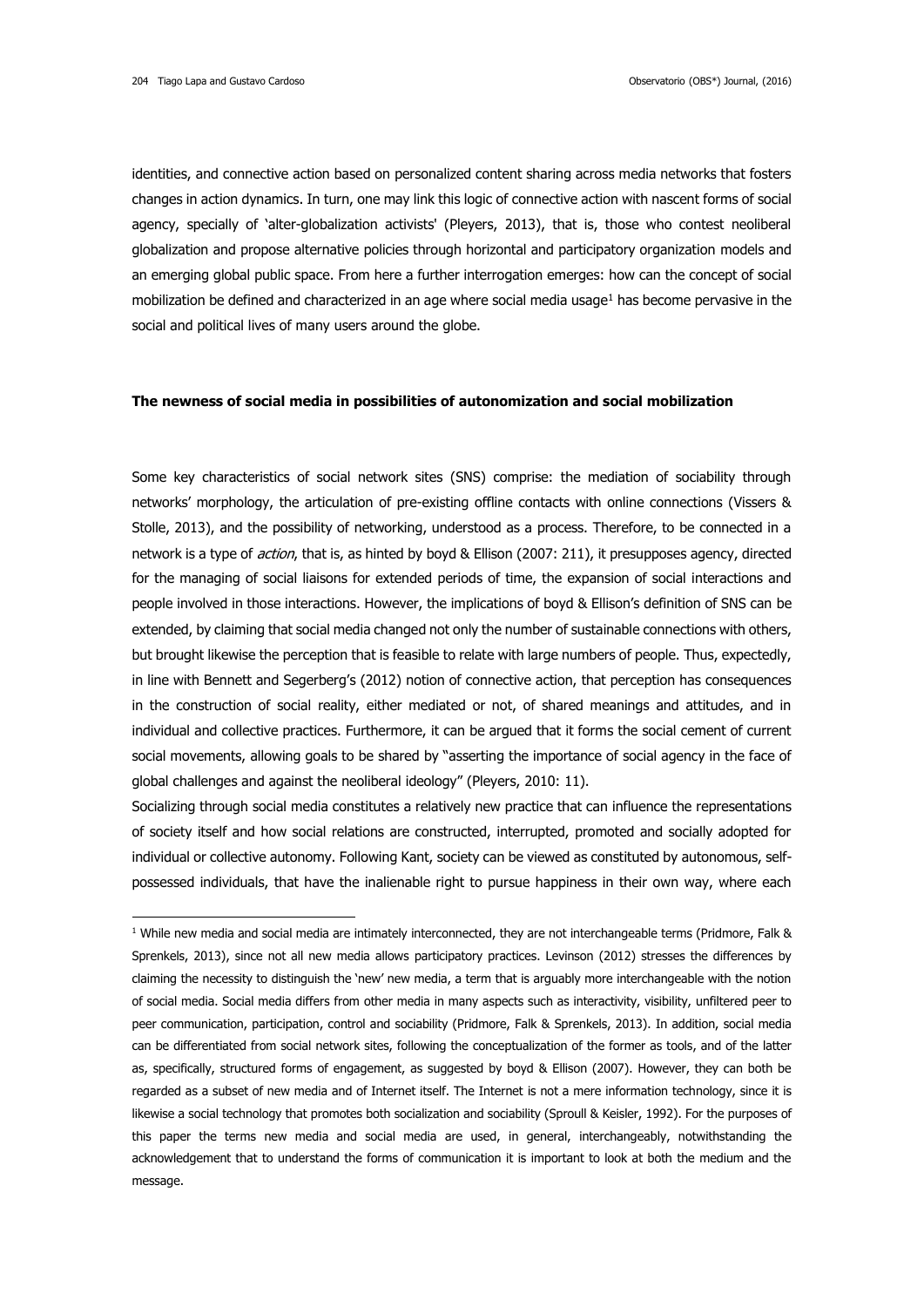1

rational agent must judge every moral principle with his or her own reason, instead of relying in authority actors or institutions alone. In a slightly similar vein, though not embracing this purely rationalistic and individualistic view essentially detached from social processes and relationships, Castells defines autonomy, at the individual or group level, as "the capacity of a social actor to become a subject by defining its action around projects constructed independently of the institutions of society, according to the values and interests of the social actor" (2012: 230-231).

The main argument here is that forms of engagement through connective types of action (Bennett & Segerberg, 2012) may create novel alternatives to exert (individually and collectively) autonomous action. According to Castells, the conversion from individuation to autonomy through networking "allows individual actors to build their autonomy with likeminded people in the networks of their choice" (2012: 231). Here, networked autonomy of individuals is seen in a somewhat different light of the Foucaultian anti-power logic described by Pleyers (2010) to characterize activists of the way of subjectivity that protest against the infiltration of neoliberal capitalism into all spheres of their lives. It is rather seen by Castells as a new form of power. Nevertheless, aside conceptualizations of power, Pleyers seems to be in line with Castells when referring that, for activists, autonomy rises through the construction of liminal spaces of experience that "permit actors to live according to their own principles, to knit different social relations and to express their subjectivity" (Pleyers, 2010: 39). Though, Castells points out the risks of excessive individualization in the Network Society (2000), Rainie & Wellman (2012) associate, in a positive light, the rise of networked individualism with the effect of media networks on the establishment of possibilities of autonomization that circumvent the constraints of institutions and social groups' strict norms. This matches the notions that technology becomes an integral organizational part, allowing flexibility across various conditions, issues, and scale, and, though the formative element of 'sharing', enables individualized public engagement and personalized collective action formations (Bennett & Segerberg, 2012).

Many large global protests that have arisen in the last 15 years have to do with the quality of life in cities (Harvey, 2000), an arena where actors can seek to exercise their autonomy through personalized public engagement with everyday life issues – as exemplified by the recent protests on the streets and squares of Cairo, New York, Istanbul, London, Moscow, Beijing, Hong Kong, Barcelona, São Paulo or Lisbon, where reports about social media usage are persistent (Al-Azm, 2011; Baumgarten, 2013; Castells, 2012; Eltantawy & Wiest, 2011; Ghannam, 2011; Ho & Garrett, 2014; Lim, 2012). An example originates from the Movimento Passe Livre (Free Pass Movement - MPL, its abbreviation in Portuguese)<sup>2</sup> (2013) in Brazil, that endorses the Zero Fare (Tarifa Zero) proposal, promoting public funding of public collective transportation instead of charging fares. Likeminded people decided collectively not to pay fares, a joint practice labelled "catracaço" (a neologism derived from the word turnstile or "catraca" in Brazilian Portuguese slang). For the Free Pass movement (2013: 31), "the catracaço is the practical employment of the Zero Fare. It can be done by opening the rear doors of the buses or jumping the turnstiles". This is an example of creative processes of autonomy, where individuals subverted established "legitimate" resources and regular structural operating

<sup>&</sup>lt;sup>2</sup> Though MPL was acknowledged by the press as a new social actor in demonstrations, these kinds of protests in Brazil did not happen out of the blue since similar movements have been endorsing actions towards a zero fare for public transportation for at least the past ten years (Silva, 2013).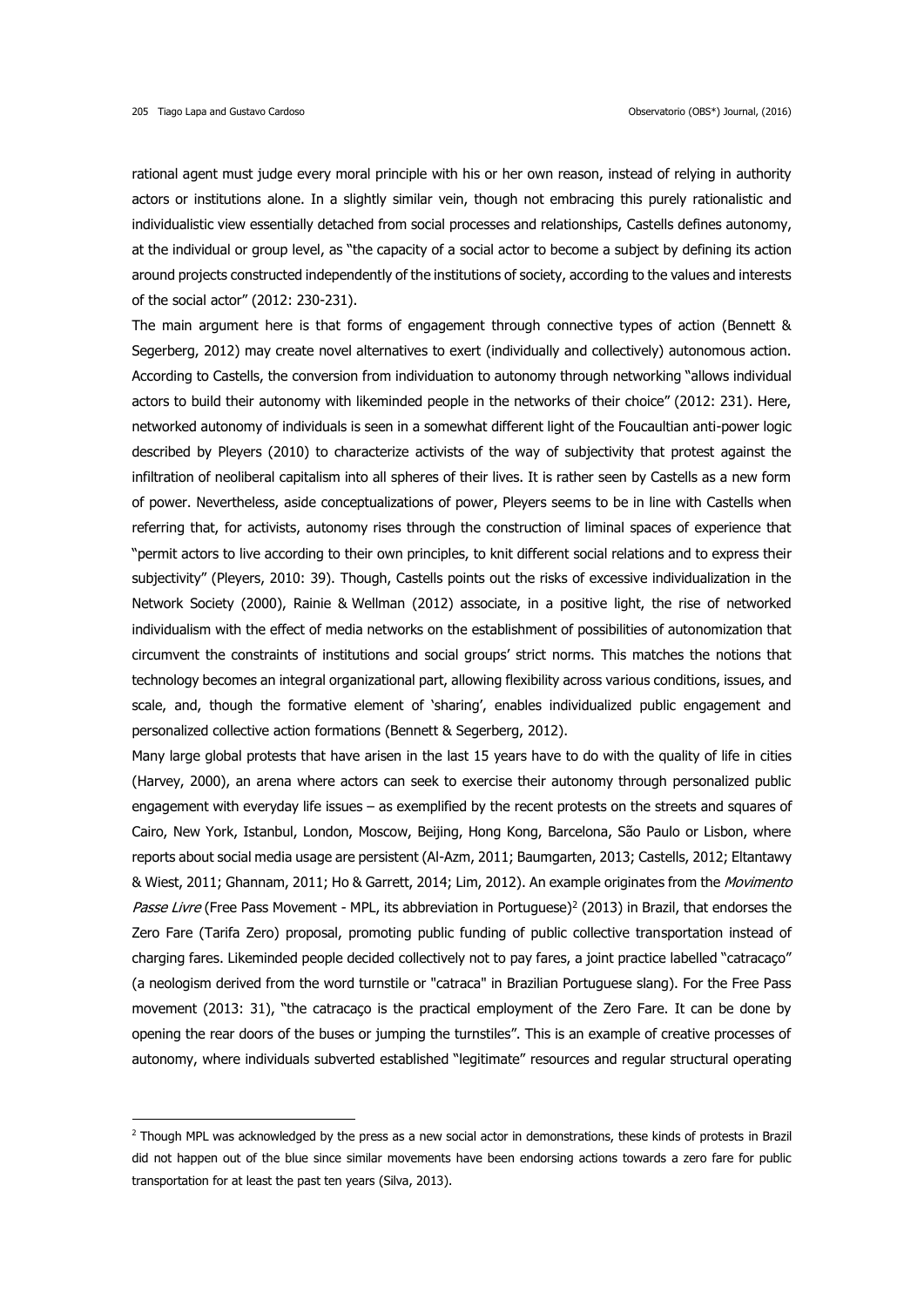rules, aided by digital platforms, operating to own benefit, spreading the word and articulating action with others (Cardoso, Lapa & Di Fátima, 2016).

Though it can be contended that this kind of counter action already existed before the digital platforms advent, there are a few reasons to set it apart from the pre-digital era. First, social media use during Brazilian protests allowed connective action through the creation of links, both with global reach and adapted to the economic context of the country, between individual content producers, loose ties of editorial aggregators and a wide audience. Posts about Brazilian demonstrations reached, at least, 136 million users around the globe (Cardoso, Lapa & Di Fátima, 2016). This illustrates the change in the ways media producers, consumers, mainstream and independent media rebuilt their links and interdependences, pointed out by Pleyers (2010), and in users' representations towards news reporting and media coverage of events by journalists and citizens. Such processes introduce potential changes in social relations by permitting the formation of communicative autonomy, outside mainstream channels.

Second, as an example of personalized collective action formations, Brazilian protests in 2013 were mentioned on SNS more often than the ongoing soccer event Confederations Cup. Therefore, social media appropriation seems best suited for following ongoing protests, to build transversal coalitions of interests and faster awareness for causes, leveraging political capital. Brazilian regions with higher broadband penetration recorded a higher number of protests, between June 16 and 22, 2013, than areas with low penetration of high-speed Internet (Cardoso, Lapa & Di Fátima, 2016). Finally, there was the role played by SNS in mobilizing people for protests and spreading the word in order to mobilize other potential demonstrators. Although online practices tend to be an extension of offline ones (Poster, 1999; Norris, 2003), the survey of the Brazilian Institute of Public Opinion and Statistics (IBOPE, 2013) revealed that, during the June 2013 protests, 62% of participants adhered to Facebook events calling for action, setting it as an integral organizational structure, and 46% of respondents that used social media to mobilize others, were participating for the first time in a demonstration. In addition, the engagement rate was quite high, given that at least 75% of Brazilian respondents who were called for demonstrations on SNS also mobilized other people online (Idem).

"Social mobilization" can be defined as one particular dimension of political participation, outside the institutionalized and regular political participatory action by voting and militancy, relying on the notion autonomy of social actors. In this regard, social media uses can be related with Dahlgren's (2009) notion of "civic cultures", concerning cultural patterns of political participation. Dahlgren examines how the internet has brought new arenas for engagement and participation, such as the blogosphere, Facebook, and internetbased news organizations that promote content creation by citizens and participatory "journalism". This framework of civic cultures can be applied on social media regarding the following dimensions: literacy (knowledge and skills); the enactment of democratic rules in social network sites; the building of trust and social capital; social media as a potentially richer mediated public sphere; and online identitary expression of citizenship.

Furthermore, Dahlgren also delves about the motivational basis of engagement and mobilization, arguing that not only an individual must reveal cognitive interest, but have an "affective investment" in a certain cause or issue (2009: 83). The perception of injustice that turns into protest (Pleyers, 2010; Castells, 2012; Cardoso, Lapa & Di Fátima, 2016) can be regarded as the affective investment in recent demonstrations throughout the world. Looking at recent protests in various geographical points (Pleyers, 2010; Castells,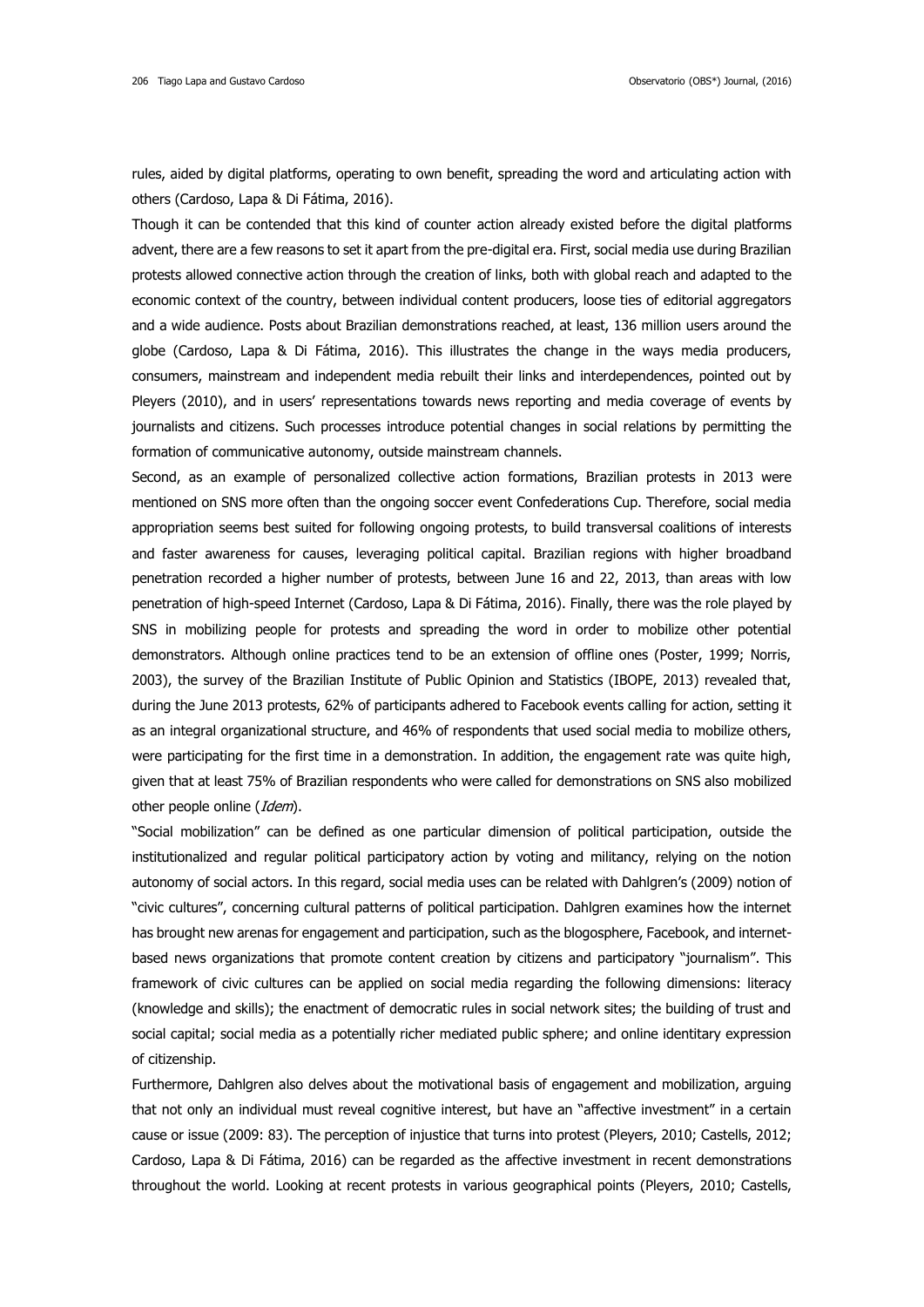2012) the technology allowed the formation of assembly places online that, in turn, connected people with streets and avenues as a locus of protest. Thus, social media appropriation created ties between individual's ideas, views, calls for action and demonstrations on the streets. It became the "place" where people's awareness of own ability to exercise autonomy is built because it both enhances the power of individual choices and the perception of one's role as part of a network.

Analyzing the contributions of networked communication in the Jasmine Revolution in Tunisia, Di Fátima (2013) likewise reports the multimodal use of different social interaction platforms online. As indicated by Raoof (2011), Facebook gathered about 2.5 million users (21% of the population) in Tunisia and Twitter, approximately 36 thousand (0.32%) in 2011. However, it is important to point out that those online activists transmitted through other channels their messages to a wider and exclusively offline audience, making a flow of information that transposed from Facebook webpages to the word of mouth in the popular neighborhoods of Tunis and the megaphones in the central squares of the cities of Sfax and Regueb. In turn, it is reasonable to assume that there was a reverse path in the flow of information, since cyber-activists received feedback from the events on the streets to ignite debates online inside and outside of Tunisia and were the first to give international visibility to the protests, until then overlooked by foreign press. The activists gathered on Twitter under the hashtags #freetunisia, #sidibouzid and #tunisia, sharing tips on how to protect from the police in the protests, concerning the most policed areas and the meeting places of demonstrations, and confronting press reports from the media aligned with the regime (Di Fátima, 2013). Following traffic tracking company Back Type<sup>3</sup>, that belongs to the same media group of Twitter, at least 170,000 messages with the hashtag #sidibouzid were posted between the  $12<sup>th</sup>$  and the 19<sup>th</sup> of January by more than 40 thousand users.

Considering these events, social media fashioned spaces of experience online, binding people's ideas, views and calls for action, that, in turn, connected individuals to other offline gatherings and protests. In this sense, SNS domestication fostered people's autonomous action once they felt empowered in their choices and gained the perception that their lives are tied and belong to the networks of other actors. Still, in the online diffusion of protest not all actors necessarily exhibit the same level of autonomy, or, to put it in other words, can be regarded as fully autonomous subjects largely acting or circumventing the systemic social influence exerted by norms, institutions and other actors. As pointed out by González-Bailón, Borge-Holthoefer & Moreno (2014), that studied thresholds in the online dynamics of protest diffusion, there are social distinctions between participants, which have different networked influences that affect whether they mobilize or not and the moment of mobilization. Forerunners and initial participants of movements can be regarded as acting more autonomously in their attempt to affect others and pioneer social mobilizations online, while the late majority and laggards might be considered as more prone to normative behavior and social influence from local and global networks in order to be persuaded to participate. Therefore, the capacity for some actors to act autonomously depends on their capability to activate network ties to influence others and, hopefully, generate a chain reaction or a "spiral of protest buzz".

Notwithstanding individual differences, considering the strengthening of ties between people through social media at the aggregate level, networked communication might change the required critical mass and the time factor or momentum of a social movement, regarding its diffusion threshold when it becomes self-

1

<sup>3</sup> http://blog.backtype.com/2011/01/analysis-of-the-tunisia-twitter-trend/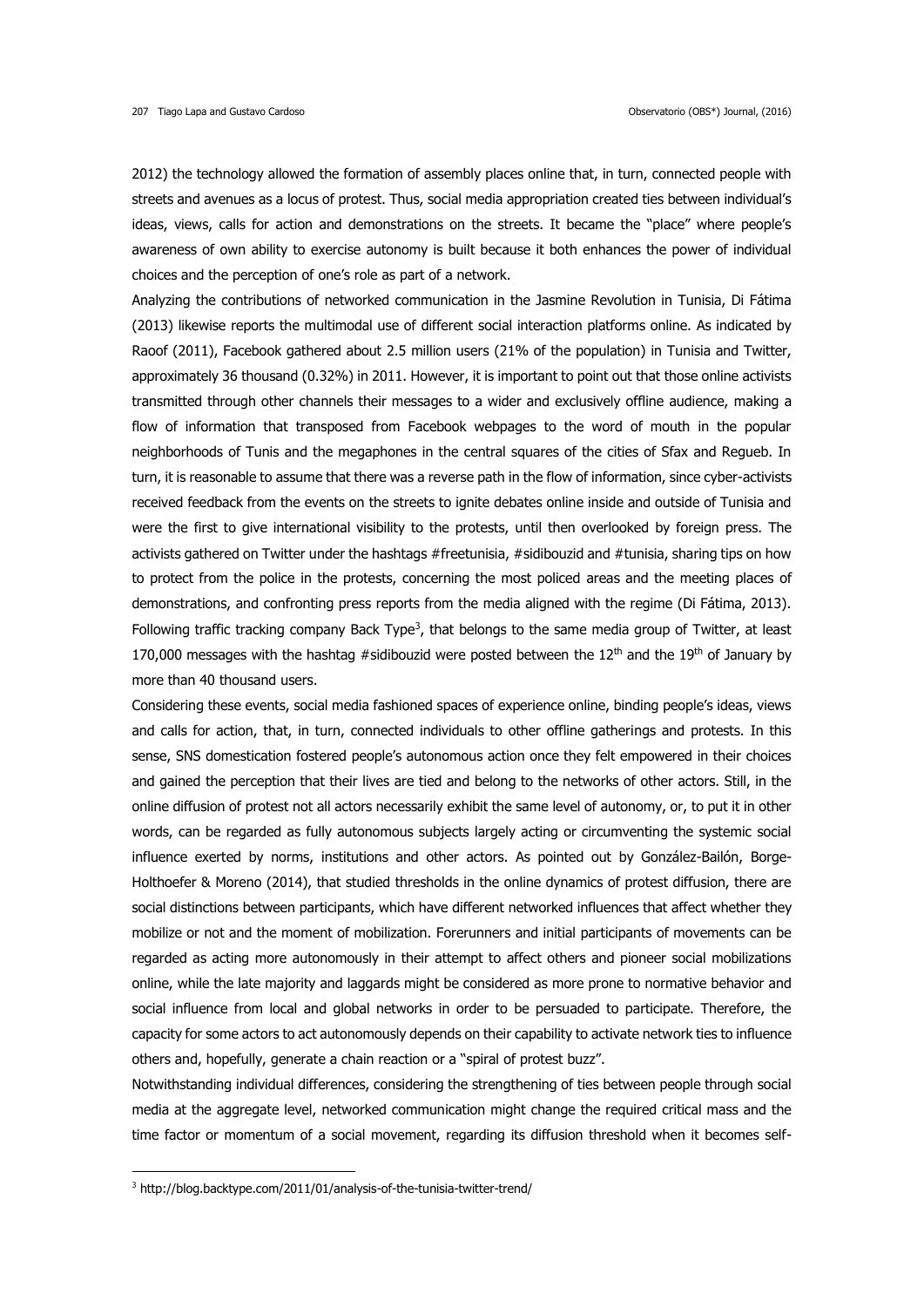sustaining. Thus, the consolidation of networked communication enmeshed in social mobilizations processes might boost fresh ways to challenge pre-established values, beliefs and institutions, and patterns of collective action that can be considered autonomous and the opposite of the mass communication "spiral of silence" processes described by Noelle-Neumann (1974).

Whereas for Fuchs (2014), following the Frankfurtian critiques of the culture industry, social media can also be viewed as encouraging conformity, his arguments rely to a large extent on the ownership of digital platforms by prevailing corporations and in some features of those platforms. In this framework, new participatory modes of appropriation of emerging media might be overlooked. Furthermore, if there is an emerging networked communication model (Cardoso, 2007) that entails different processes than those steaming from mass communication, the simple transfer of the Frankfurtian and the "spiral of silence" critiques of conformity building to the new media ecology becomes problematic. In fact, research by Moy, Domke & Stamm (2001) advocates that fear of isolation is stronger in small social networks (local networks) than in relation to the population at large (global networks). Moreover, Liu & Fahmy (2009) claim that people quit more easily from an online discussion without the social pressure of complying with the majority, and will speak up if they have a person or reference group that speaks up for them. And while the Frankfurtian and the "spiral of silence" critiques relied on the study of the social influence of western mainstream media, the Brazilian and Tunisian examples discussed above, indicate that protestors' views can put an end to a spiral of silence, and that the global context of networked communication has its effects in the intersection between both local and global networks.

This seems to validate the statement of Castells that "the morphology of the network is also a formidable source of reorganizing power relations" (2000: 607). Just as for Thompson (1995), in the wake of mass communication, the printing press fostered the appearance of new centers of power. This leads to the issue of whether those politically mobilized through social media can be perceived as less conformist, especially when comparing news consumption through mainstream media with news content sharing on social media. The domestication of SNS features allow simultaneously the building of a "space of collective dissent" (Di Fátima, 2013: 13) towards traditional political and media institutions and the dissemination of arguments and ideas in order to construct trust among users (Maireder & Schwarzenegger, 2012). This might happen especially in the situations in which mainstream media do not fulfill their perceived role regarding the selfprofessed journalistic criteria of objectivity and impartiality.

# **Participation and social mobilization through social media**

1

The premise that social media changes not just the number of connections one can maintain over time, but also individuals' perception of how many people do they relate with, and, hence, the way people participate and promote mobilization, seems plausible. Our data<sup>4</sup> revealed that, amongst internet users in the examined

<sup>4</sup> The data in the present study, regarding social media use on seventeen countries, was obtained through a selfadministered survey online during the first trimester of 2013. Country selection aimed at the inclusion of some major contributors to the overall global population of internet users and of diversity, getting societies from all continents and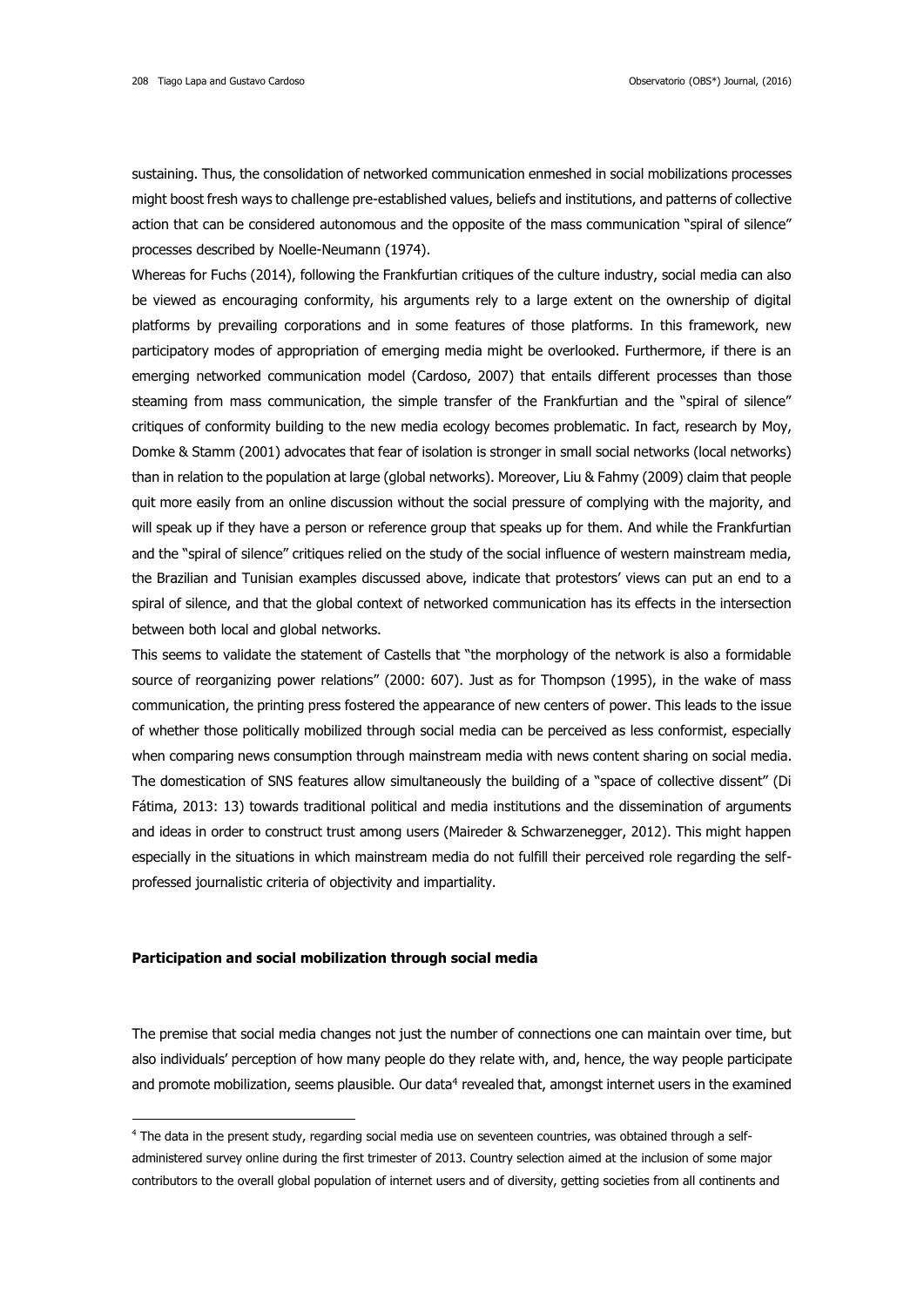1

countries, SNS usage is very common and diffused: only one tenth doesn't have a profile in any social network site and among social media users a similar proportion neither reads or write posts. Facebook is the preferred social network site for 77.2% of the surveyed users, followed by YouTube (37.5%), Twitter (36.3%), Google+ (33.9%), LinkedIn (18.9%), Myspace (13.7%), Orkut (8.1%), Hi5 (7.3%) and Weibo (6.4%). At the time of data collection many of those countries had already experienced social mobilizations over the last years, others were yet to experience those, such as Brazil and Turkey that lived through similar experiences between May and June 2013.

For Burkell et al. (2014: 975), the "information sharing occurs in the context of online social networks that are typically much more extensive than their offline counterparts, including large numbers of weak ties". This premise is supported by the data obtained in our transnational survey, which found that among the five most used features of social media were: sending messages; posting; chatting; making likes and commentaries on other people's walls. Those uses display a mix of communication activities and examples of social media appropriation in order to sustain larger social networks, comprising both strong and weak ties. The data indicates that the support of national or international causes through a 'like' or a comment are the most common forms of civic or political participation through SNS. However, group formation concerning social, environmental or civilization issues and mobilization for the participation in street demonstrations are not generalized practices.

| During the last year have you ever used social network sites<br>(Facebook, Twitter, etc.) to? | Yes<br>(%) | <b>No</b><br>(%) | Don't<br><b>Know</b><br>(%) |
|-----------------------------------------------------------------------------------------------|------------|------------------|-----------------------------|
| Comment positively or negatively on policies being enforced by                                |            |                  |                             |
| governments                                                                                   | 45.7       | 49,6             | 4,6                         |
| Comment positively or negatively on a given political figure                                  | 39,1       | 56,2             | 4,7                         |
| Criticize economic practices or decisions made by private companies or                        |            |                  |                             |
| banks                                                                                         | 31,5       | 61,8             | 6,7                         |
| Make a post or submit a 'like' supporting private companies or banks                          |            |                  |                             |
| performances                                                                                  | 31,8       | 62,3             | 5,9                         |
| Support a national cause through a 'like' or a comment                                        | 57,3       | 38               | 4,8                         |
| Support an international cause through a 'like' or a comment                                  | 50         | 44,3             | 5,8                         |
| Suggest the support to one official political position through a 'like' or a                  |            |                  |                             |
| comment                                                                                       | 32,2       | 61,1             | 6,6                         |
| Mobilize the participation in street demonstrations                                           | 17.9       | 76,1             | 6,1                         |
| Mobilize the participation in a cultural event                                                | 30         | 64               | 5,9                         |

Table 1. Civic and political participation and social mobilization through social media. Selected countries 2013 (%)

major regions and the most spoken languages online into the sample. These led to the inclusion of the following countries: Brazil, Portugal, Spain, Mexico, USA, Canada, UK, Australia, South Africa, China, India, Egypt, Turkey, France, Italy, Germany and Russia. The sample is composed by 5582 validated questionnaires of ordinary internet users aged 15 and over (no upper age limit). As with other online surveys there were challenges and limitations regarding nonresponse, self-selection and the use of inferential statistics to analyze data collected though nonprobability sampling (Matsuo et al., 2005). To mitigate such problems a weight was calculated and applied to the data in order to achieve a greater reliability and better comparability between countries. This weight was calculated using the results of representative surveys, considering the proportion of internet users in each country, by gender and age. Traditionally, the latter is, along with education, one of the greatest explanatory factors of internet usage (Zillien & Hargittai, 2009).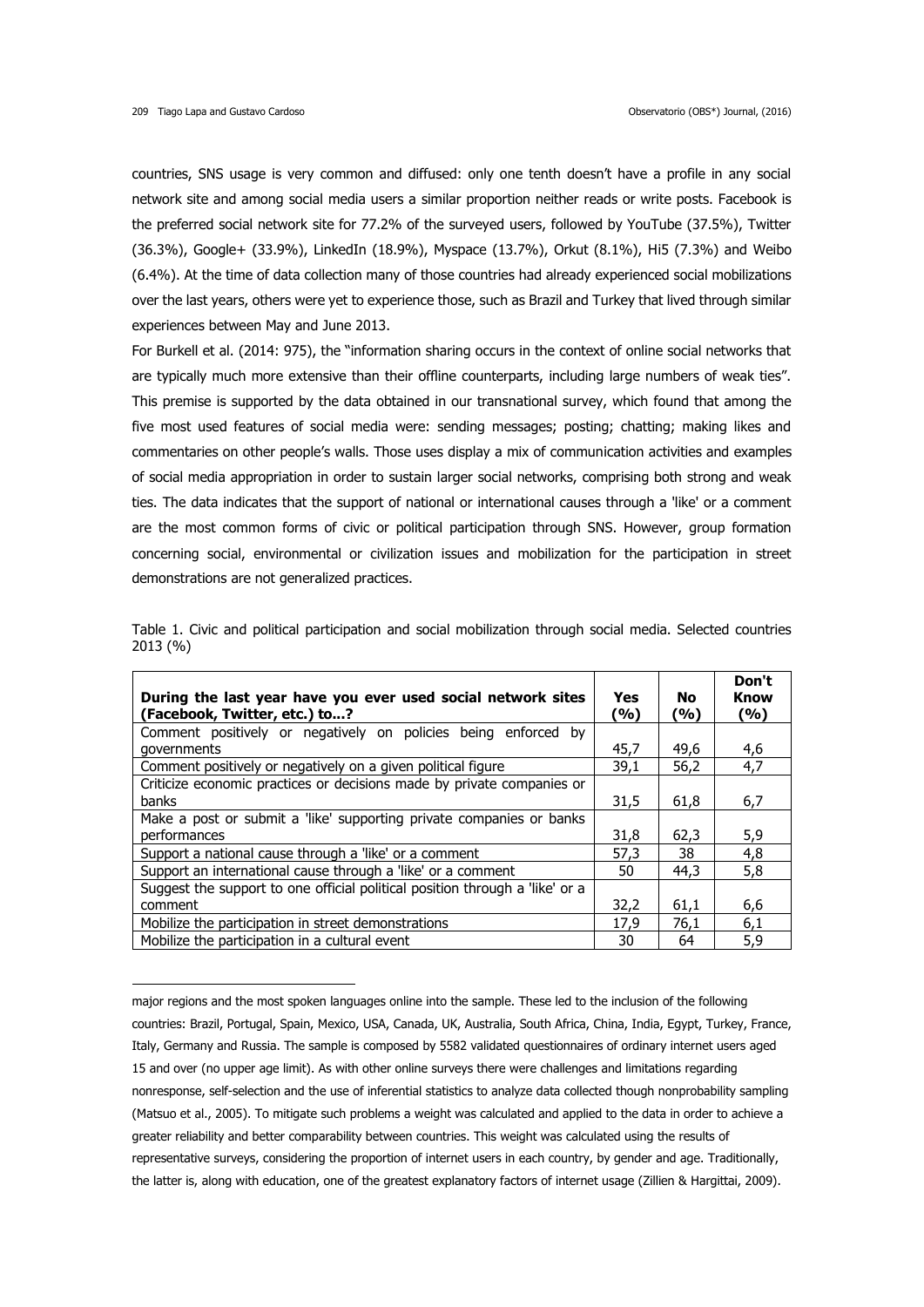| Create a group in support of a given social, environmental or civilization |  |  |
|----------------------------------------------------------------------------|--|--|
| issue                                                                      |  |  |

## Source: Global Social Networks Survey, 2013, ISCTE-IUL/FCG.

Though not involving the majority of respondents, there are some types of use that should also be underlined when analyzing political participation on SNS. Specifically, it is more common to use social media to comment positively or negatively policies being enforced by governments (45.7%) than it is to use it to comment positively or negatively on a given political actor (39.1%). Furthermore, there is a higher percentage of respondents that, over the last year, had used social media to mobilize participation in a cultural event (30%) than to mobilize participation in street protests (17.9%). On average, social media mobilization for cultural events is always higher than calls for protests, a tendency that is particular noticeable in countries where democratic processes are mitigated, such as Russia (31.1% vs 9.7%) or China (30.8% vs 15.8%).

The notion of a platform in which all citizens have access to rational discussion tools around the issues of the society in which they operate, facilitating the flow of information and knowledge, constitutes the ideal of the media as a fourth power, where peoples' voices, and not just media professionals, reach decisionmakers (Hartley, 1992). This would mean the materialization of Habermas's view of the public sphere. In this sense, there are two divergent perspectives (Vedel, 2009): one, the mobilization approach, sees promise in new media as a way not only to achieve debate outside mainstream media, but to embody civic participation, where common interests allow the raising of opinions, decisions and interventions in specific areas (Morris, 2000). Another, the standardization approach, maintains that the Internet reinforces established powers and the existing levels of political participation (Norris, 2003; Margolis & Resnick, 2000). In this dispute, Castells (2000) and Pleyers (2010) seem to favor the first perspective due to globalization and the rise of new cross-border social movements in defense of causes such as women and human rights, environmental issues and political democracy, making the Internet an essential tool to disseminate information and for the purposes of organization and mobilization. The transformation of power relations in the "space of flows" must also consider the interaction between political actors, social actors and media business (Castells, 2007: 254). The horizontal flow of information, often involving live updates, might be a clever way to communicate without a trace and create an aura of veracity in contrast with the information that populates the institutionalized political and media arenas (Idem: 251). This horizontal flow and nonrestriction of content has, however, less positive implications: the danger of misinformation, especially if propagated by the strongest hubs, since rumors can be quickly repeated and amplified if generated or shared by the most connected members. Still, mobilization processes in social media can be understood as forms of heterodox collective action, not necessarily radical or confrontational, aimed at mobilizing public opinion to exercise pressure on policy makers (Della Porta & Diani, 2006: 165).

The possibility of a flow without the limitations imposed by gatekeepers makes online communication relevant to all stakeholders (citizens and NGO) that aim to make visible denunciations and foster political awareness (Bennett, 2003). If, on the one hand, globalization comprises the risk of hegemony, on the other, allows the visibility of distant areas (in the social sense rather the geographical one). Their issues and social movements can be more easily spread and find supporters in other places of the world. This permits the intertwining of unique local issues with the global world. Citizens think in the context of their own realities but can use social media for the dissemination of their aims and struggles, acting globally (Castells, 2007: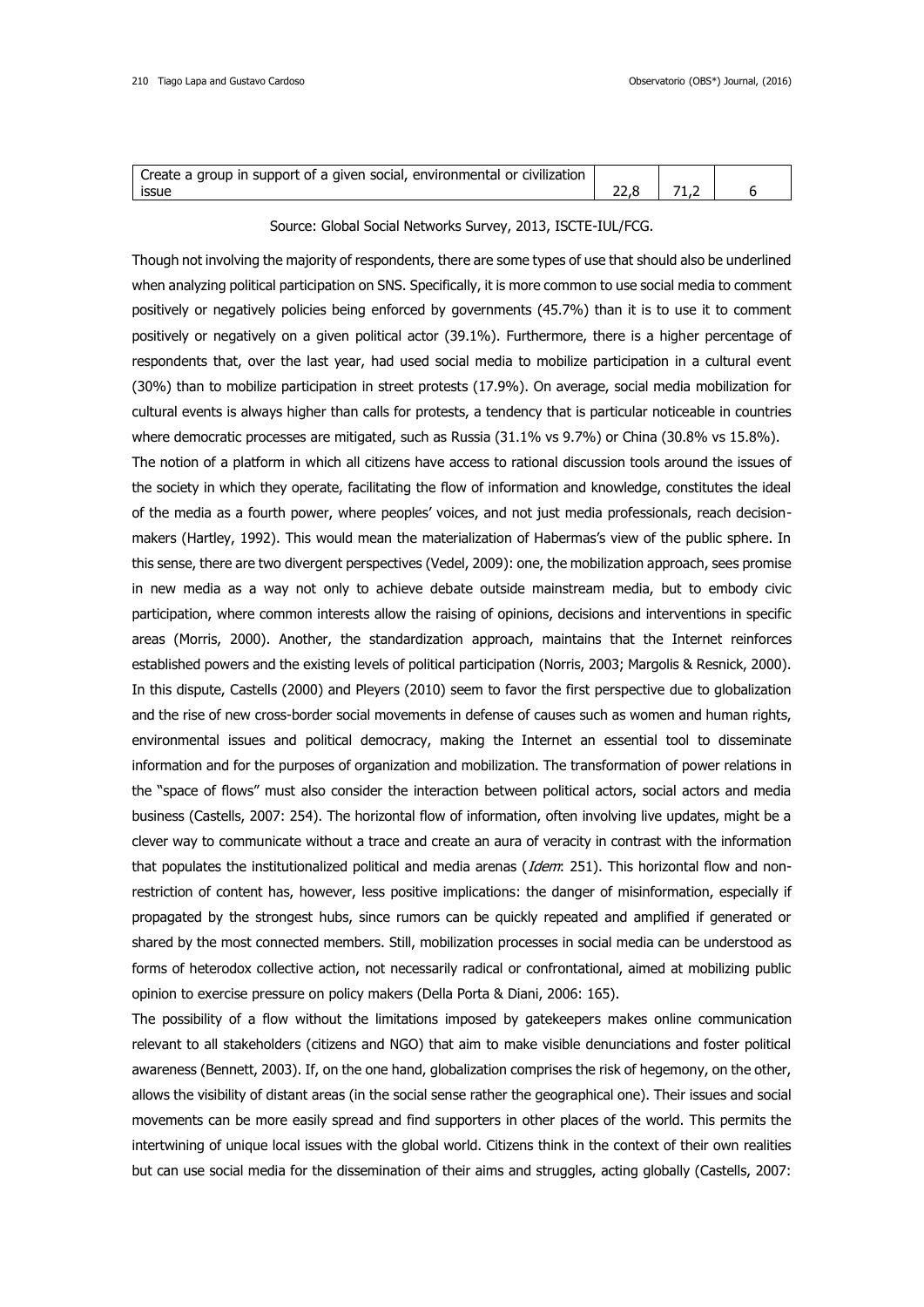249). Thus, the online realm holds the ability to enable civic and political organization in a way that goes beyond the limits of time, space, local identity and ideology, resulting in the expansion and coordination of activities that possibly could not occur through other means (Bennett, 2003). Taking on Gerlach & Hines' approach (1968) called SPIN, Bennett regards online activism as segmented, polycentric and integrated: segmented given the fluidity of its borders in relation to formal organizations, where cooperation between non-institutionalized groups and individual activists is a constant; polycentric since there are no leaders but rather coordination centers; and integrated given its horizontal structure.

As shown by Table 2, regarding countries where mobilization for protests through social media is higher, three different groups are distinguishable: the first one includes Brazil and Egypt, with near 40% of mobilizers; followed by Spain, Portugal and India, with around 30%, two times above the average, and finally, Italy and Turkey with percentages above 20% of mobilizers. On the opposite side, we find the US (5%), Canada (5.4%), South Africa (5.9%), Germany (6.1%), Australia (6.2%) and the UK (7.2%).

| During the last year have you ever used social network<br>sites (Facebook, Twitter, etc.) to mobilize the<br>participation in street demonstrations? | Yes<br>(9/6) | <b>No</b><br>(%)   | Don't<br>know<br>(%) |
|------------------------------------------------------------------------------------------------------------------------------------------------------|--------------|--------------------|----------------------|
| Germany                                                                                                                                              | 6,1          | 88,7               | 5,2                  |
| <b>USA</b>                                                                                                                                           | 5,0          | 89,1               | 5,9                  |
| France                                                                                                                                               | 15,5         | 80,4               | 4,1                  |
| Italy                                                                                                                                                | 22,3         | 72,5               | 5,2                  |
| Spain                                                                                                                                                | 29,2         | 64,4               | 6,3                  |
| UK                                                                                                                                                   | 7,2          | 87,4               | 5,4                  |
| Mexico                                                                                                                                               | 16,7         | 79,3               | 4,0                  |
| China                                                                                                                                                | 15,8         | 75,2               | 8,9                  |
| Portugal                                                                                                                                             | 29,4         | 63,4               | 7,2                  |
| Russia                                                                                                                                               | 9,7          | 84,6               | 5,6                  |
| Turkey                                                                                                                                               | 25,4         | 68,1               | 6,4                  |
| <b>Brazil</b>                                                                                                                                        | 40,2         | 53,3               | 6,5                  |
| India                                                                                                                                                | 34,1         | 55,0               | 10,9                 |
| Egypt                                                                                                                                                | 39,0         | 58,3               | 2,7                  |
| Australia                                                                                                                                            | 6,2          | 86,6               | 7,2                  |
| Canada                                                                                                                                               | 5,4          | 91,0               | 3,6                  |
| South Africa                                                                                                                                         | 5,9          | 85,2               | 8,9                  |
| Total                                                                                                                                                | 17,9         | $\overline{7}$ 6,1 | 6,1                  |

Table 2. Social mobilization through social media, by country. Selected countries 2013 (%)

Source: Global Social Networks Survey, 2013, ISCTE-IUL/FCG.

The analysis of the data shows that the label "social media revolutions" shouldn't be used. First, because in many countries Internet use is still low. Second, even when social media usage is high, its use in social mobilization for protests tends to be confined to specific groups of users, especially, young ones, as also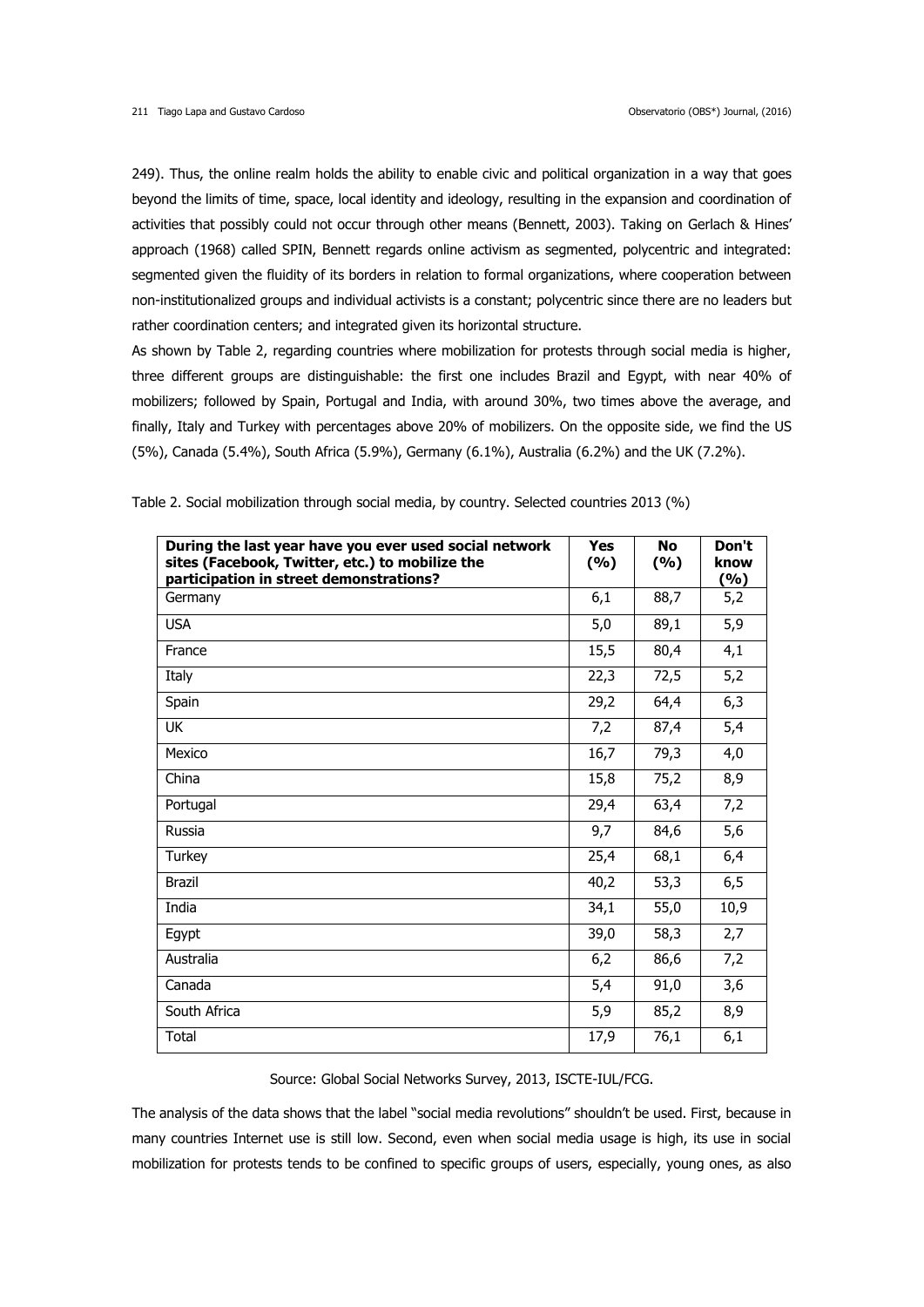indicated by other studies (Juris & Pleyers, 2009; Bennett & Segerberg, 2012). Regarding the age of users engaging in calls for protests, both the US (40.9%) and the UK (37.5%) present higher percentages of mobilizers in the 18 to 24 years old age group, whereas, considering all countries surveyed, the highest percentage of mobilizers is in the 25 to 34 years old age cohort.

This doesn't mean that there isn't innovation brought by social media to social mobilization. Its uses for protest mobilization are higher where social conflict, political instability, economic or financial crisis are more present. It plays a central role both in mobilization, by passing word and inviting people to join in, but also in the usage of its tools to foster one's weak and strong ties in sustaining the personal social networks of support for the different movements. The data reveals that 51.6% of people who use social network sites can be categorized as having a profile of 'weak or no activism' and 48.4% as having a 'high activism' profile regarding online mobilization of others to participate in street demonstrations. Among people with 'high activism', 87.7% have supported national causes and 82.2% international causes. Among people with 'low activism', 50.1% state that they have supported national causes and, 42.9%, international causes. This association between local and national online activism, and the concern of nationals with non-national issues is a known social phenomenon, at least, since the Zapatista movement, in 1994, and also present in the demonstrations of 2003 against the war in Iraq (Castells, 2009; Bennett & Segerberg, 2011). Recently, this phenomenon was perceptible during the Arab Spring (Wilson & Dunn, 2011), in the movements Los Indignados in Spain (Delclós & Viejo, 2012) and Occupy Wall Street (Poell, 2013), and in the Brazilian protests (Cardoso, Lapa & Di Fátima, 2016).

As to the relation between the degree of activism and news following, a similar percentage of people with weak (50.4%) and high (49.6%) activism profiles did follow news on a regular basis. On the other hand, among people with high political engagement there is a higher proportion of users who shared news on social media (71.3%), while those with low activism profiles only represented 28.7% of the total. Therefore, sharing news on sites like Facebook and Twitter seems to be associated with higher levels of activism. This is consistent with other studies which indicate that news consumption on the Internet raises discussion about politics, fostering engagement in the public sphere (Nah, Veenstra & Shah, 2006).

## **In the Network Society, Media are the Message or Networked people are?**

Social media mobilizations for protest bring further implications for social change, because it can be argued that its usage encourages institutional change more easily than mass media and that it might be changing the way people think and act in the network society. Juris & Pleyers (2009) contend that alter-activism represents an emerging global form of citizenship among young people that prefigures wider social changes related to political commitment, cultural expression, and collaborative practice. In this sense people are the message, but it was social media that offered them personal options in ways to engage and express themselves and showed novel ways of political organization. It may as well be considered that networked belonging is increasingly a fundamental cultural trait of the experience of mediation. The reason why belonging through networking has become such an important feature of our social interactions derives from the individual significance that is ascribed to social media usage. Such significance comes from the notion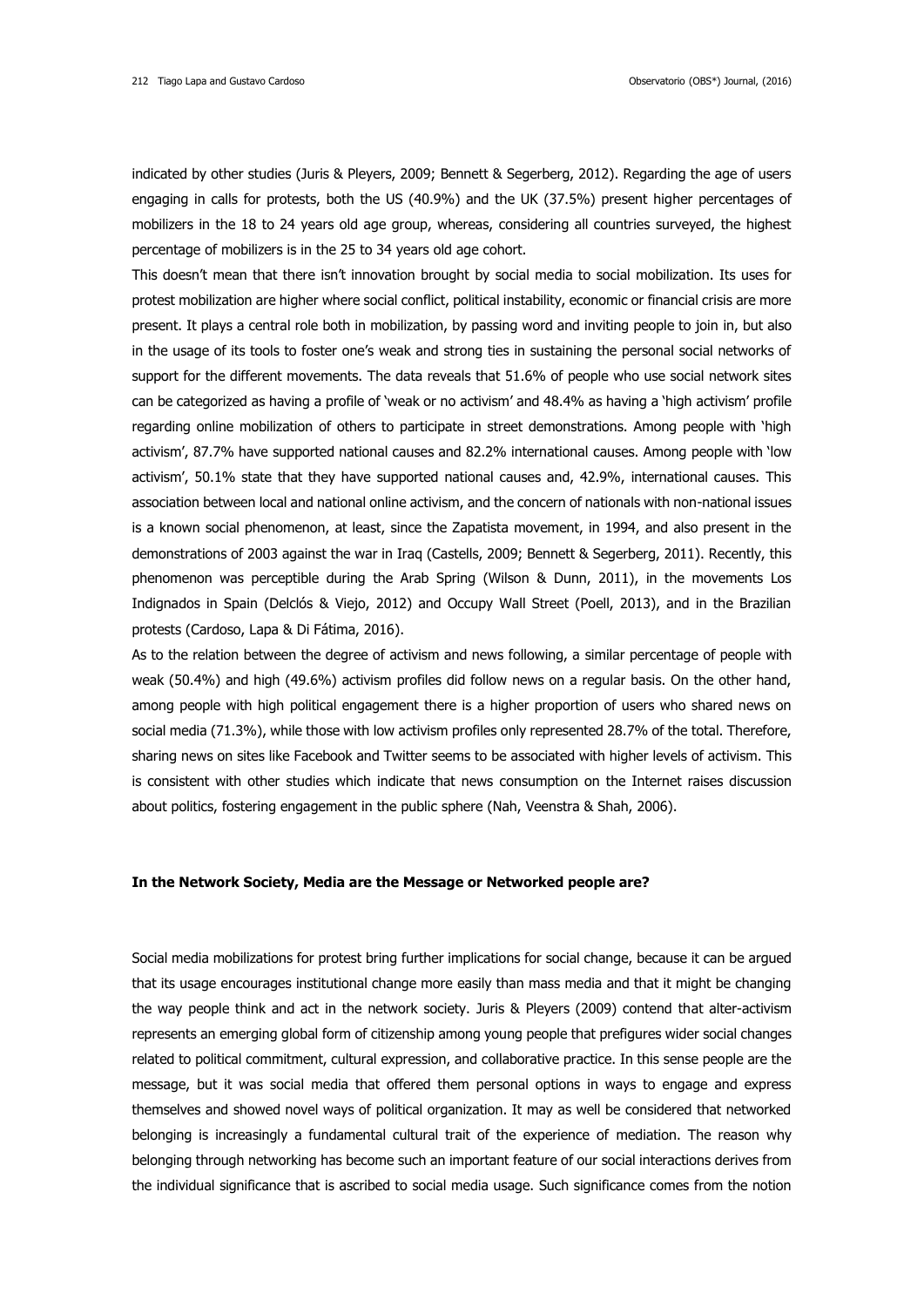that individuals' lives are built around socially organized networks, be it the family, friends or colleagues. In turn, such perception has changed people's subjectivity, by making them aware of their condition as networked individuals. The rise of this type of individuals is seen by Rainie and Wellman (2012) as the natural outcome of practices performed through the mediation of the Internet and its network connectivity. By linking together offline and online networks, social actors have not just become users of social media, they have built networking cultures that are today a fundamental trait of reflexivity and action, especially in more developed regions. If mass communication fostered the exercise of power through the integration of the individual in the existing institutions of society, networked communication, along with connective action, fosters the building of new institutional settings of power through the networking of individuals. At the same time people are appropriating social media in forums and the streets, governments, traditional and/or formal political actors and institutions seem unable to communicate properly. They are still very much shaped by the mass communication model than by the networked communication model. Not just in their action but also in their subjectivity – the way they think about themselves and the others. That is a fragility for democratic governments because autocratic and non-democratic regimes tend to deal with protests more through real or symbolic violence than by symbolic communication.

Social media are tools that strengthen ties between individuals, but they have not been particularly good at connecting institutions and individuals. They might connect individuals in institutions of power with individuals in counter-power movements, yet, that implies that individuals in power also learn how to incorporate, in their thinking and action, the networked cultures of their citizens. Most contemporary governments perhaps have not understood that they increasingly live in an era in which "networked people are the message", meaning that if people don't agree with the policies, they will make it clear by communicating it through networks and might propose redesigned policies and post it in order to get the support of others.

What protests of recent years seem to display is the confrontation between different conceptions of power: one influenced by the power of mass communication, in the case of governments, and another influenced by networked communication, in the case of demonstrators. In a certain sense, demonstrators are perhaps regarding governments and political institutions as if they were a search engine, where people are simultaneously making different queries and the "government search engine" must deliver the appropriate answers – and quickly, so people can click and check if they found what they were hoping for. But given that there are always multiple answers available, this means that governments and political institutions are less perceived as the keepers of solutions, but instead as the ones that should produce the links towards them, bridging institutions and multiple constituencies. Thus, institutions of power need not only to formally adopt the tools of social networking but also to change in order to adapt to the networking patterns of thought and action.

The public appeal for change, and non-conformity to the present rules and norms, happens because people sense that their own perception of themselves in relation to their social environment has changed. Individuals don't merely act in the network, they think and perceive their actions as networked. The cultural innovation brought by social media, along with the appeals to morality or justice, the assertion of democracy and the non-violent challenge of various forms of domination (Wieviorka, 2012), is sustaining the emergence of many social movements. Through social media, using the words of Touraine (2000), many citizens perceive the need to assert publicly their individual and collective right to become free actors, to be able to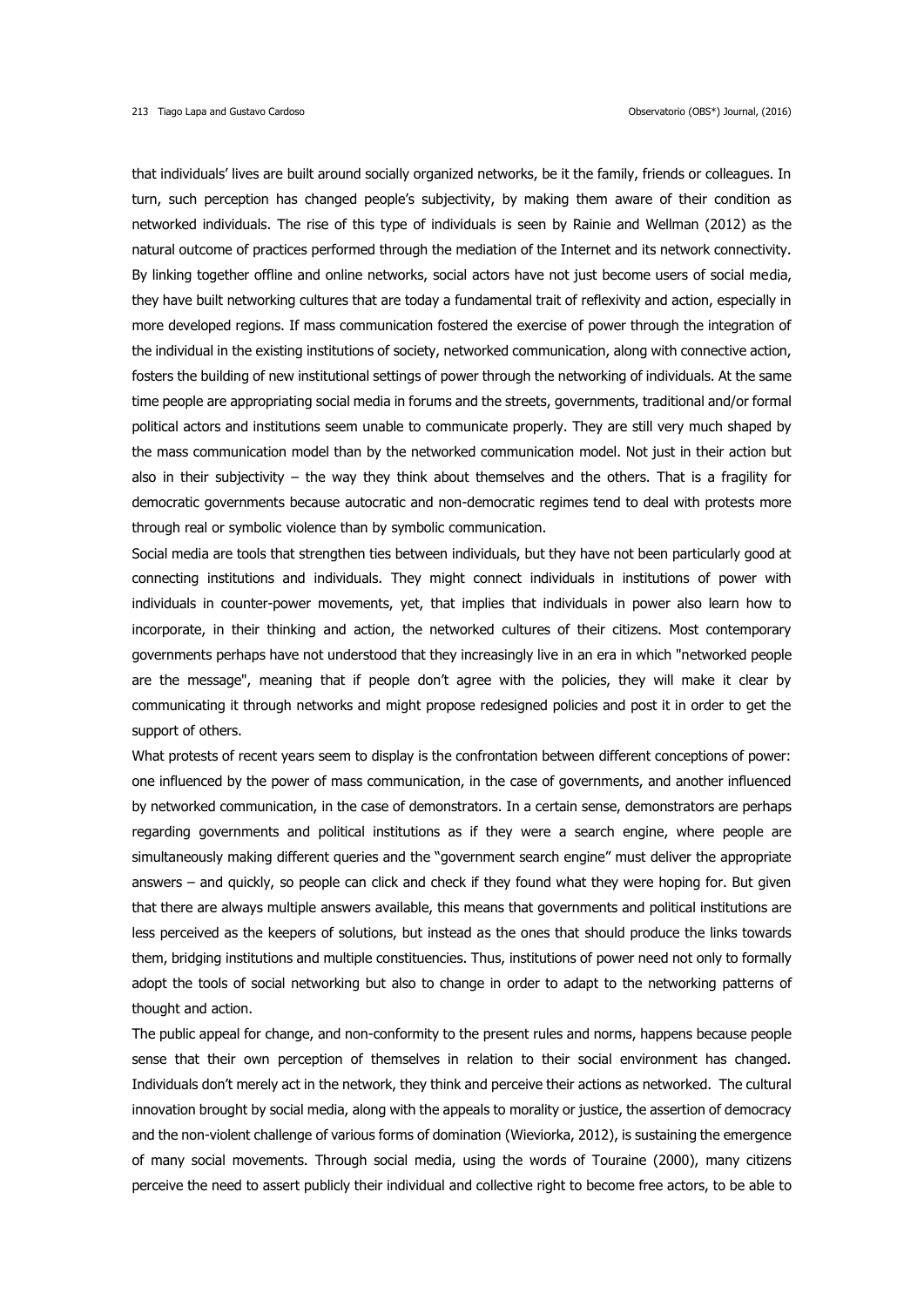constitute themselves as subjects, to use creative freedom against social statuses and social roles and to be capable of changing their environment and, therefore, of reinforcing their autonomy. The way people are increasingly thinking about social relations, institutions, power, social change and autonomy as based in networks is the fundamental novelty brought by social media to social mobilization.

Also of notice is the possibility of change in existing communication models, not just because technically there are multiple ways in which people can appropriate communication, but due to social media ability to network different kinds of mediated communication. As suggested by Ortoleva (2004), communication models tend to be connected to cycles of social affirmation. Society shapes communication between actors, giving rise to different ways to communicate, mediated or not, in different historical times. The socially shaped networked communication model (Cardoso, 2007) articulates and binds together mass communication practices, auto-mass communication, one to many mediated communication and interpersonal communication in a multimedia environment. Networked communication combines and connects other communication models, by giving them new features and above all by allowing the use and combination of different possibilities of communication by linking them in a single network.

Social media adoption and domestication created the possibility to connect in one single mediation network all the existing logics and practices of communication. Making possible the connection between what mass media corporations produce and broadcast with what people put on the web and after post in their walls, comment, like and, finally share either with a limited number of people or the whole world by broadcasting it individually. That is why social media acts as a node of all other mediation technologies. Without it people would still have mass and auto-mass broadcast, chatting, etc, but wouldn't have an aggregate network of communication features that would potentially connect all communication available in current society and, by doing so, giving rise to a networked communication model. Its domestication transformed the prevalent communication model (Silverstone, 1999) because it allows to operate a structural revolution in communication practices and, consequently, in people's representations of what communication is. Social media networks are the hubs that connect both traditional and new media to shape the networked communication model (Cardoso, 2007).

The study of social media domestication, networked communication, and its ability to connect all communication networks, challenges notions regarding traditional dualities in communication theory: not just the production/reception duality, but also between the mediation process (the media) and the content (the message). McLuhan (1997) argued that the media are the message. By doing so he meant that any single medium induces behaviors, creates psychological connections, and shapes the mentality of the receiver, regardless of the content that medium transmits. In practice, McLuhan makes a conflation between media (form) and message (content), stressing the importance of one over the other. Furthermore, in current networked communication model the appropriation of messages seems to have emancipated from any specific *medium*. We are not discussing if different people understand different things when exposed to a given message, but that messages (political or otherwise) once entering networks are altered if people understand such changes as necessary for the accomplishment of their autonomous purposes.

In a networked communication environment, whatever the media chosen as an entry point, if the message is not considered the most appropriate by a given group, it will be contested, deconstructed, reassemble, remixed or re-signified by them. This means that the choice of a given media and the "authorship" of content is no longer enough to sustain the message (Sotirovic & McLeod, 2001; Coleman, 1999). The differentiating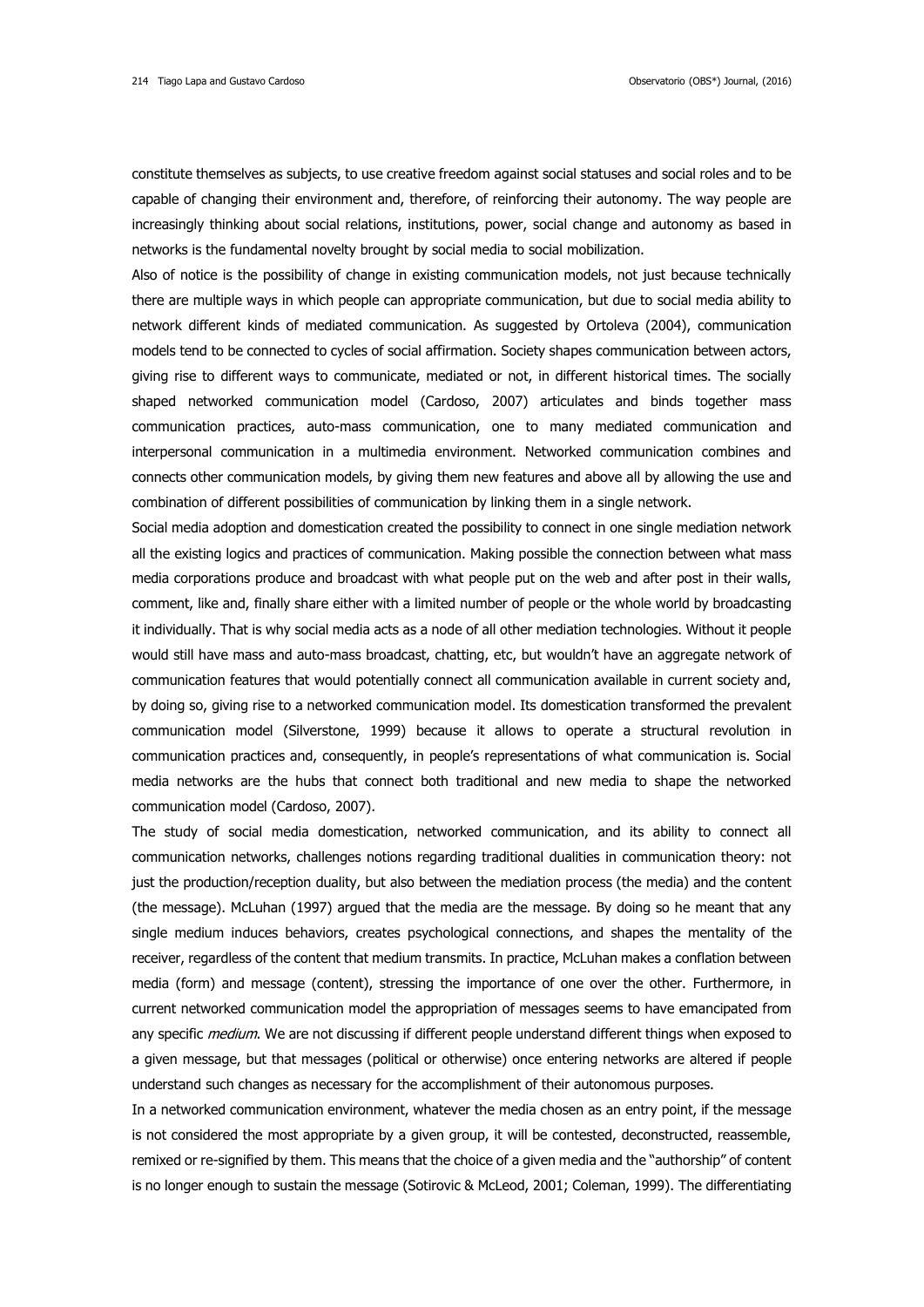element in communication is centered more and more in people's hands, and in the connections they establish with each other, and less in the media available or in the non-remixable content of the messages exchanged. So, in order to better understand social mobilization and social media in our contemporary societies, maybe we should focus more on the power of networked people and less on McLuhan's catchphrase.

## **Bibliographical References**

Al-Azm, S. J. (2011, Fall). The Arab Spring: Why exactly at this time? Reason Papers, 33, 223–229.

- Barber, B. R. (1984). Strong democracy: Participatory politics for a new age. Berkeley: University of California Press.
- Baumgarten, B. (2013). Geração à Rasca and beyond: mobilizations in Portugal after 12 March 2011. Current Sociology, 61(4), 457–473.
- Bennett, W. L. (2003). New Media Power: the Internet and global activism. In N. Couldry, & J. Curran, (Eds.), Contesting Media Power. Rowman and Littlefield, Available: http://depts.washington.edu/gcp/pdf/bennettnmpower.pdf
- Bennett, W. L., & Segerberg, A. (2011). Digital media and the personalization of collective action. Information, Communication & Society, 14(6), 770–799.
- Bennett, W. L., & Segerberg, A. (2012). The logic of connective action: Digital media and the personalization of contentious politics. *Information, Communication & Society, 15*(5), 739-768.
- Boyd, d., & Ellison, N. (2007). Social network sites: definition, history, and scholarship. *Journal of Computer-*Mediated Communication, 13(1), 210–230.
- Brazilian Institute of Public Opinion and Statistics IBOPE (2013). 89% dos manifestantes não se sentem representados por partidos [89% of the protesters do not feel represented by parties]. Brazil, São Paulo. Available: [www.ibope.com.br/pt-br/no](http://www.ibope.com.br/pt-br/no) ticias/Paginas/89-dos-manifestantes-nao-se-sentem-representados-por-partidos.aspx
- Burkell, J., Fortier, A., Wong, L. L. Y. C., & Simpson, J. L. (2014). Facebook: Public space, or private space?. Information, Communication & Society, 17(8), 974-985.
- Cardoso, G. (2007). The Media in the network society: Browsing, news, filters and citizenship. Lisbon: CIES.
- Cardoso, G., Lapa, T., & Di Fátima, B. (2016). People Are the Message? Social Mobilization and Social Media in Brazil. International Journal of Communication, 10, 3909–3930.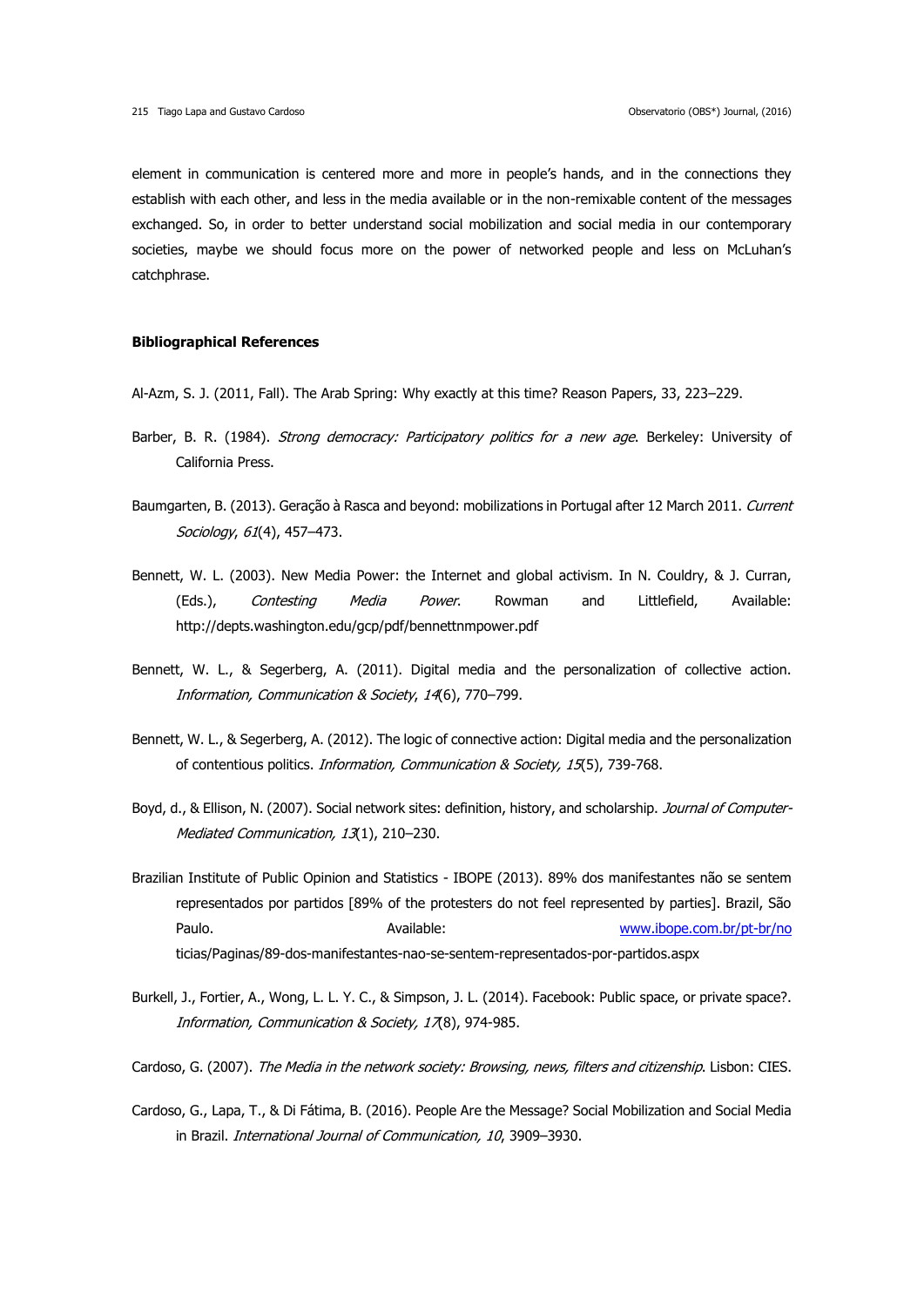- Castells, M. (2000). The rise of the network society. The information age: economy, society and culture. Oxford: Blackwell.
- Castells, M. (2007). Communication, power and counter-power in the network society. International Journal of Communication, 1, 238–266.
- Castells, M. (2009). The power of identity. The information age: economy, society and culture. Oxford: Blackwell.
- Castells, Manuel (2011), Communication Power. Oxford: Oxford University Press.
- Castells, M. (2012). Networks of outrage and hope: social movements in the Internet Age. Cambridge: Polity.
- Chadwick, A., & Howard, P. N. (Eds.) (2008). Routledge handbook of internet politics. London: Routledge.
- Coleman, S. (1999). The new media and democratic politics. New Media & Society, 1(1), 67-77.
- Dahlgren, P. (2009). Media and political engagement: Citizens, communication, and democracy. Cambridge: Cambridge University Press.
- Dalton, R.J. (2008). Citizenship norms and the expansion of political participation. *Political Studies, 56*(1), 76–98.
- Della Porta, D. & Diani, M. (2006). Social Movements an introduction. Oxford: Blackwell Publishing.
- Delclós, C., & Viejo, R. (2012). Beyond the indignation: Spain's Indignados and the political agenda. Policy & Practice, 15, 92–100.
- Di Fátima, B. (2013). Revolução de Jasmim: A comunicação em rede nos levantes populares da Tunísia. Temática, 9(1), 1–15.
- Eltantawy, N. & Wiest, J. B. (2011). Social media in the Egyptian revolution: Reconsidering resource mobilization theory. International Journal of Communication, 5, 1207–1224.
- Fuchs, C. (2014). Social media: A critical introduction. London: Sage.
- Ghannam, J. (2011). Social media in the Arab World: Leading up to the uprisings of 2011. Washington, DC: CIMA.
- González-Bailón, S., Borge-Holthoefer, J. & Moreno, Y. (2014). Online networks and the diffusion of protest. In G. Manzo (Ed.), Analytical sociology: actions and networks. Chichester: Wiley.
- Hartley, J. (1992). The Politics of Pictures: the creation of the public in the age of popular media. London and New York: Routledge.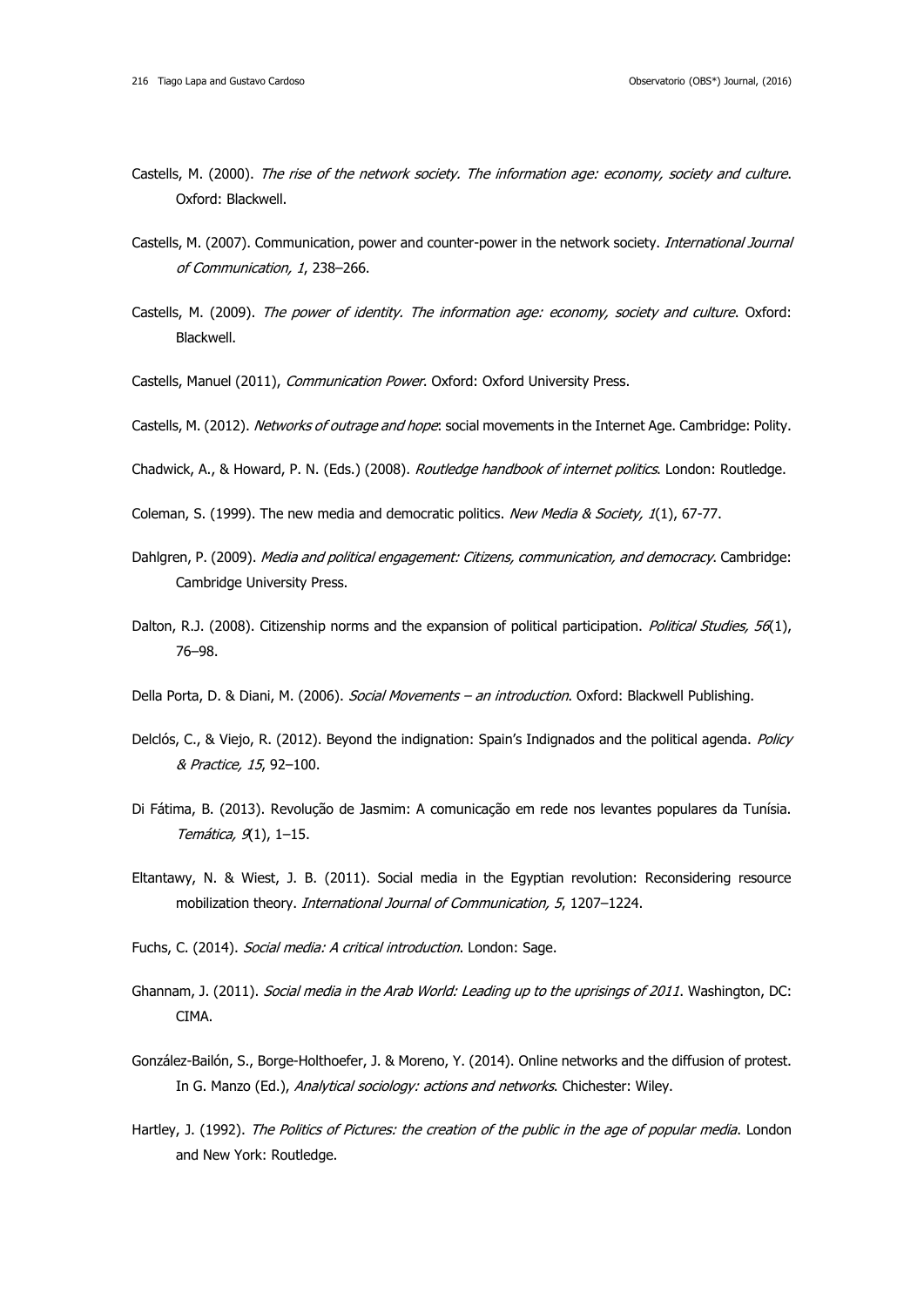Harvey, D. (2000). Spaces of Hope. Edinburgh: Edinburgh University Press.

- Hibbing, J., & Theiss-Morse, E. (2002). Stealth democracy: Americans' beliefs about how government should work. Cambridge: Cambridge University Press.
- Ho, W., & Garrett, D. (2014). Hong Kong at the brink: emerging forms of political participation in the new social movement. In J. Y. S. Cheng (Ed.), New trends of political participation in Hong Kong. Kowloon: University of Hong Kong, 347–384.
- Juris, J. S., & Pleyers, G. H. (2009). Alter-activism: emerging cultures of participation among young global justice activists. Journal of Youth Studies, 12(1), 57-75.
- Lim, M. (2012). Clicks, cabs, and coffee houses: Social media and oppositional movements in Egypt 2004– 2011. Journal of Communication, 62(2), 231–248.
- Liu & Fahmy (2009). Exploring the spiral of silence in the virtual world: individuals'' willingness to express personal opinions in online versus offline settings. Journal of Media and Communication Studies, 3(2), 45-57.
- MacKenzie, D. & J. Wajcman. (1999). Introductory essay: The social shaping of technology. In D. Mackenzie & J. Wajcman (Eds.), The social shaping of technology. UK.: Open University Press.
- Maireder, A., & Schwarzenegger, C. (2012). A movement of connected individuals: social media in the Austrian student protests 2009. Information, Communication & Society, 15(2), 171-195.
- Margolis, M. e Resnick, D. (2000). *Politics as Usual. The Cyberspace "Revolution"*. Thousand Oaks: Sage Publication.
- Matsuo, H., Mcintyre, K. P., Tomazic, T., & Katz, B. (2005). The Online Survey: Its contributions and potential problems. Proceedings of the Joint Statistical Meetings of the American Statistical Association, 3998– 4000.

McLuhan, M. (1997). Understanding media: the extensions of man. London: Routledge.

Morris, D. (2000). Vote.com. Los Angeles: Renaissance Books.

- Movimento Passe Livre MPL (2013). Não começou em Salvador, não vai terminar em São Paulo [Not started in Salvador, will not end in São Paulo]. In Cidades rebeldes: passe livre e as manifestações que tomaram as ruas do Brasil [Rebel cities: Zero tariff and demonstrations in Brazil]. Brazil, São Paulo: Boitempo.
- Moy, P., Domke, D. & Stamm, K. (2001). The spiral of silence and public opinion on [affirmative action](https://en.wikipedia.org/wiki/Affirmative_action). Journalism and Mass Communication Quarterly, 78(1): 7–25.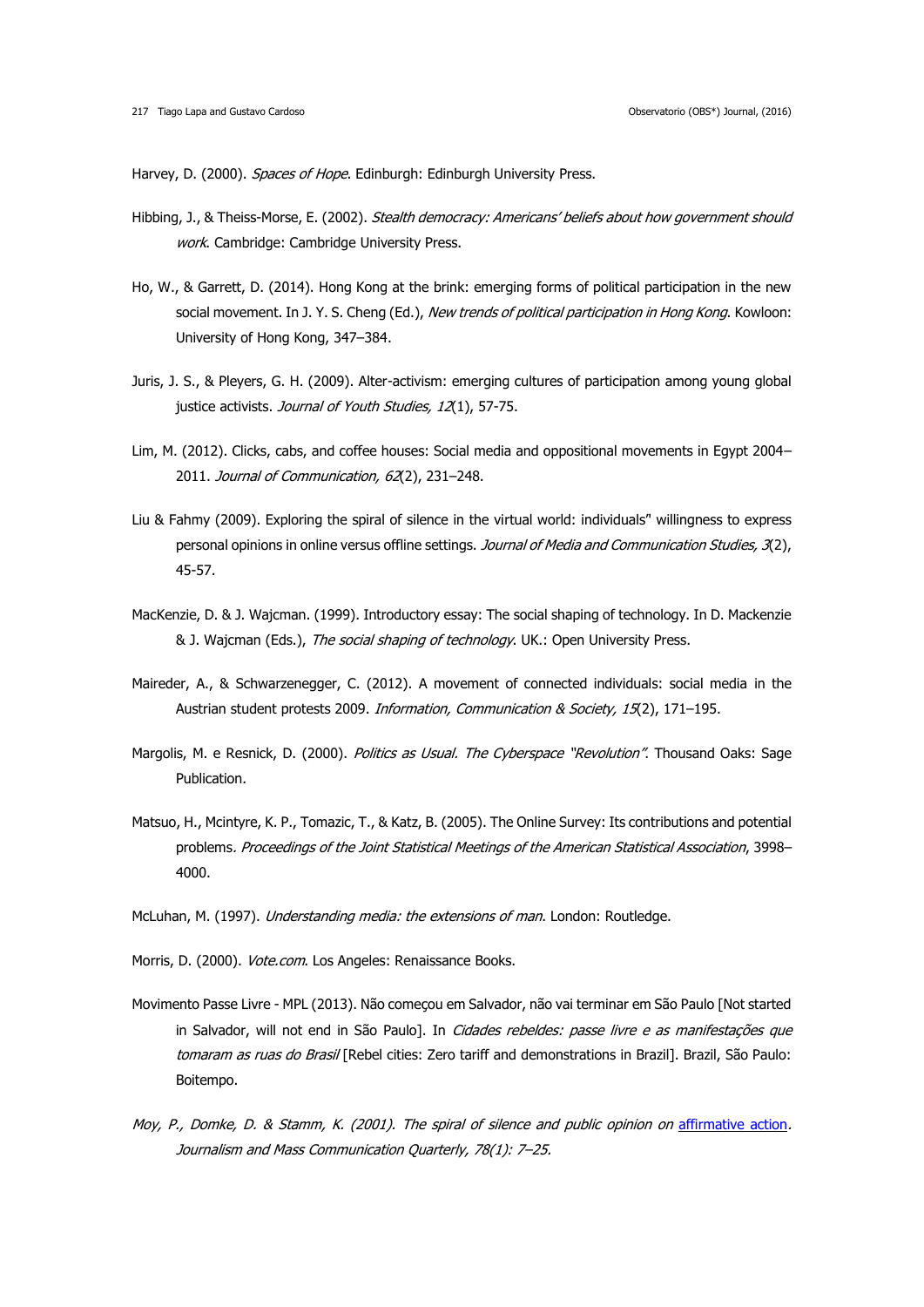- Nah, S., Veenstra, A., & Shah, D. (2006). The Internet and anti-war activism: a case study of information, expression, and action. Journal of Computer-Mediated Communication, 12(1), 230-247.
- Noelle-Neumann, E. (1974), The spiral of silence: a theory of public opinion. Journal of Communication, 24(2): 43–51.
- Norris, P. (2003). Preaching to the Converted? Pluralism, Participation and Party Websites. Party Politics, 9, 21-45.
- Ortoleva, P. (2004). O Novo Sistema dos Media. In J.M., Paquete De Oliveira, G. Cardoso, G. & J. Barreiros (Eds.), Comunicação, Cultura e Tecnologias de Informação. Lisbon: Quimera.
- Pleyers, G. (2010). Alter-globalization: Becoming Actors in the Global Age. Cambridge, UK: Polity Press.
- Poell, T. (2013). Social media and the transformation of activist communication: exploring the social media ecology of the 2010 Toronto G20 protests. Information, Communication & Society, 17(6), 716–731.
- Poster, M. (1999). Underdetermination. New Media & Society, 1(1), 12-17.
- Rainie, Lee & Wellman, B. (2012). Networked. The New Social Operating System. Massachussets: MIT Press.
- Pridmore, J., Falk, A., & Sprenkels, I. (2013). New media & social media: what's the difference. New Media and International Business, 1-3.
- Putnam, R. (2000). Bowling Alone: The Collapse and Revival of American Community. New York: Simon and Schuster.
- Rahaghi, J. (2012). New tools, old goals: comparing the role of technology in the 1979 Iranian Revolution and the 2009 Green Movement. Journal of Information Policy, 2, 151-182.
- Raoof, R. (2011). The internet and social movements in North Africa. In Global Information Society Watch Internet rights and democratization, 38-41. Available at: http://giswatch.org/sites/default/files/gisw2011\_en.pdf
- Shirky, C. (2011). The political power of social media: Technology, the public sphere, and political change. Foreign affairs, 28-41.
- Silverstone, R. (1999). Why study the media? London: Sage.
- Sproull, L., & Keisler, S. (1992). Connections: new ways of working in the networked organization. Cambridge, MA: MIT Press.
- Stolle, D., Hooghe, M., & Micheletti, M. (2005). Politics in the supermarket: Political consumerism as a form of political participation. International Political Science Review, 26, 245-70.